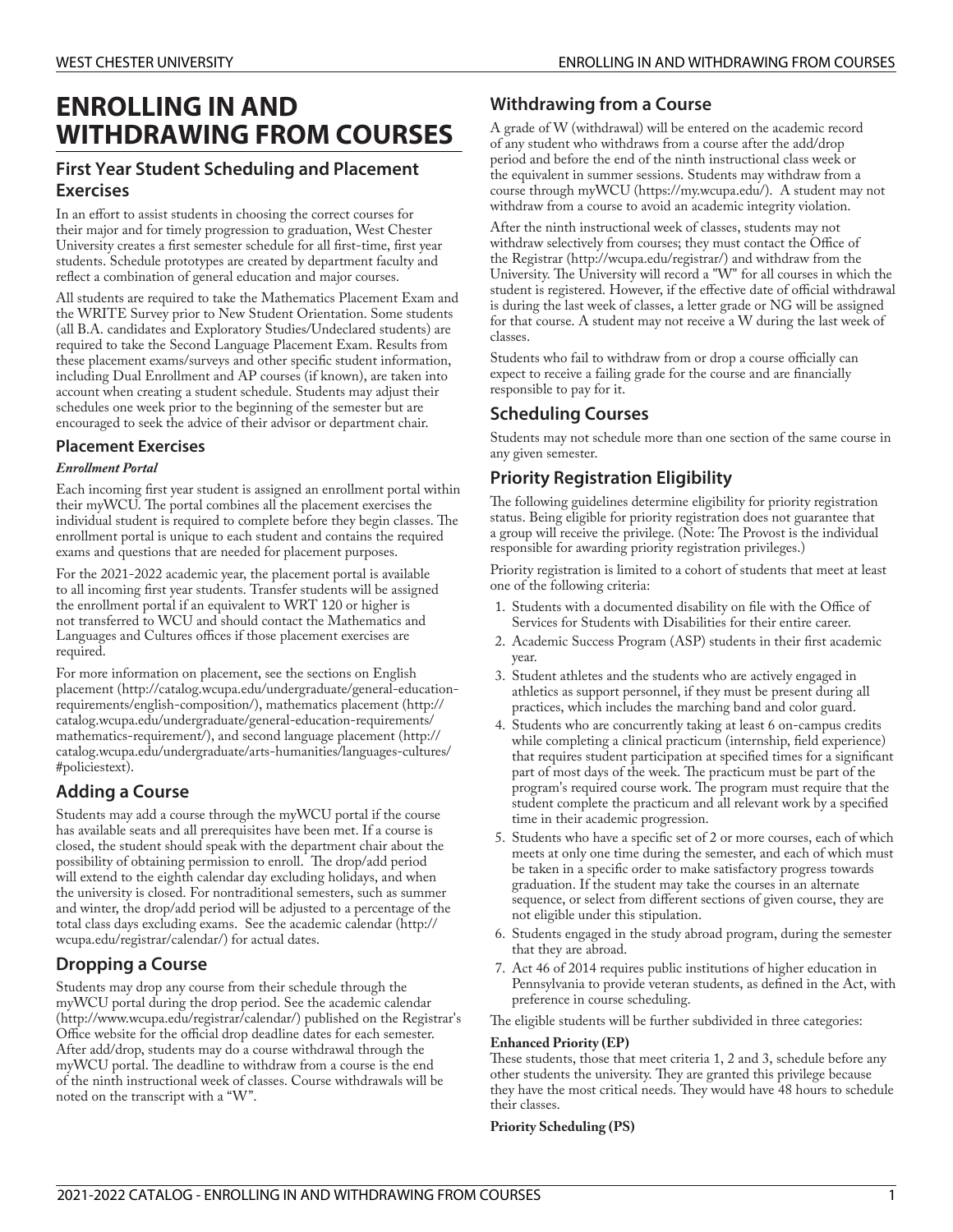These students, who meet criteria 4, 5, 6, and 7, would priority schedule by class standing and would have 24 hours to schedule before the other members of their class. The requester(s) of priority registration must clearly and convincingly demonstrate that no means exist of completing their program of study in a timely manner, other than through priority registration. Priority Registration cannot be used as an incentive to join a program or group and is not intended simply to be a reward for joining a program or group.

One faculty member will be designated as the Program Supervisor for each program/activity. The Program Supervisor shall maintain the names of those students who are eligible for priority registration and ensure that the list is accurate each semester. The Director of Athletics shall be considered the supervisor of record for all students involved in athletics. During the Program Review process, the Program Supervisor must submit justification for maintaining priority registration. The Provost may revoke the privilege if he/she feels that there is no longer justification for it.

#### **Priority Scheduling Honors (PSH**)

Students in the Honors College Core Program meet criteria 4, 5, 6 or 7 and place into their major classes sooner than traditional students; they would priority schedule by class standing one class beyond their entering class. They have 24 hours to schedule before the other members of the class immediately ahead of them.

#### **Implementation (Effective with the next registration cycle)**

In implementing this change, the current priority scheduling population would be divided up as follows:

#### **Enhanced Priority (EP)**

ASP Athletes Fall Events (EP for Fall Scheduling) Athletes Winter Events (EP for Fall and Spring) Athletes Spring Events (EP for Spring Scheduling) Athletic Team Trainers and Managers (EP for the season of their Sports) Students with Disabilities

#### **Priority Scheduling (PS) by Class Standing**

Off-Season Athletes Pre-Med/PPD Respiratory Therapy Study Abroad (when they need to register for their returning term) ROTC University Ambassadors Veterans

#### **Priority Scheduling Honors (PSH)**

Honors College Core first year students; schedule 24 hours prior to sophomores

Honors College Core sophomores; schedule 24 hours prior to juniors Honors College Core juniors; schedule 24 hours prior to juniors Honors College Core seniors; schedule 24 hours prior to seniors

# **Withdrawal from the University**

### **Term Withdrawal**

Students are able to withdraw from all courses for a semester up until the term withdrawal deadline for the term and receive non-punitive grades of W for all courses. Please consult the [academic](http://www.wcupa.edu/registrar/calendar/) calendar (<http://www.wcupa.edu/registrar/calendar/>) for term withdrawal deadlines.

To withdraw, students must provide written notification of the withdrawal. The withdrawal date is the date the student submits the withdrawal form to the appropriate university office.

Undergraduate Students: Return a completed and signed term withdrawal form to the Office of the Registrar.

Graduate Students: Return a completed and signed term withdrawal form to The Graduate School.

### **University Withdrawal**

Students who do not intend to continue at West Chester University may withdraw from the university. Students who elect to withdraw from the university would then need to apply for readmission if they wish to re-enroll in courses.

Students who have not attended West Chester University for three or more consecutive fall/spring semesters are classified as "Inactive" and withdrawn from the institution. Please see the undergraduate or graduate readmission policies under "Other Admission [Information](http://catalog.wcupa.edu/general-information/admissions-enrollment/other-admission-information/) ([http://catalog.wcupa.edu/general-information/admissions-enrollment/](http://catalog.wcupa.edu/general-information/admissions-enrollment/other-admission-information/) [other-admission-information/\)](http://catalog.wcupa.edu/general-information/admissions-enrollment/other-admission-information/)" for more information about reenrollment after an absence.

### **Administrative Withdrawal**

Under exceptional circumstances the University may administratively withdraw students from a semester. This is done when the student is unavailable to complete the term withdrawal process due to extenuating circumstances (for example, incarceration or hospitalization of the student).

The Registrar's Office will determine the utilization of the administrative withdrawal process. This will be done after confirming non-attendance with the student's instructors and taking steps to confirm that the student is unable to complete the withdrawal process.

All courses will be given a grade of "W" for the indicated withdrawn term.

# **Retroactive Withdrawal Policy**

It is the student's responsibility to adhere to all deadlines published in the University's academic calendar. However, the University is sensitive to students who find themselves facing urgent matters beyond their control. The retroactive withdrawal policy is designed to help those students when serious or unforeseen circumstances occur after the official withdrawal deadline for the term, making it impossible for them to complete that semester and adhere to published withdrawal deadlines.

### **Definitions**

A retroactive withdrawal is defined as:

- A request to withdraw from a single course or multiple courses after the last day of class or
- A request to withdraw from the entire term after the last day of the term.

Once a degree has been conferred and the student's cumulative GPA has been sealed, changes to the academic record may only be made in instances where the University has made an error.

### **Retroactive Withdrawal Deadlines**

Completed requests for retroactive withdrawals will be considered if they are submitted to the Registrar within one calendar year of the start of the class. For example, a class that begins in August 2020 will have a retroactive withdrawal request deadline of August 2021. Retroactive withdrawals will not be considered if submitted after the calendar year deadline.

### **Criteria for Retroactive Withdrawal**

West Chester University generally discourages retroactive changes but will consider exceptions to this rule when a student makes a compelling case that withdrawal is appropriate and is able to provide documentation supporting their case. A retroactive withdrawal is an extraordinary remedy that is available only for the extreme circumstances set forth below:

• The student experienced a mental or physical illness, injury, or other extreme circumstance that significantly limited their capacity to withdraw in a timely manner;